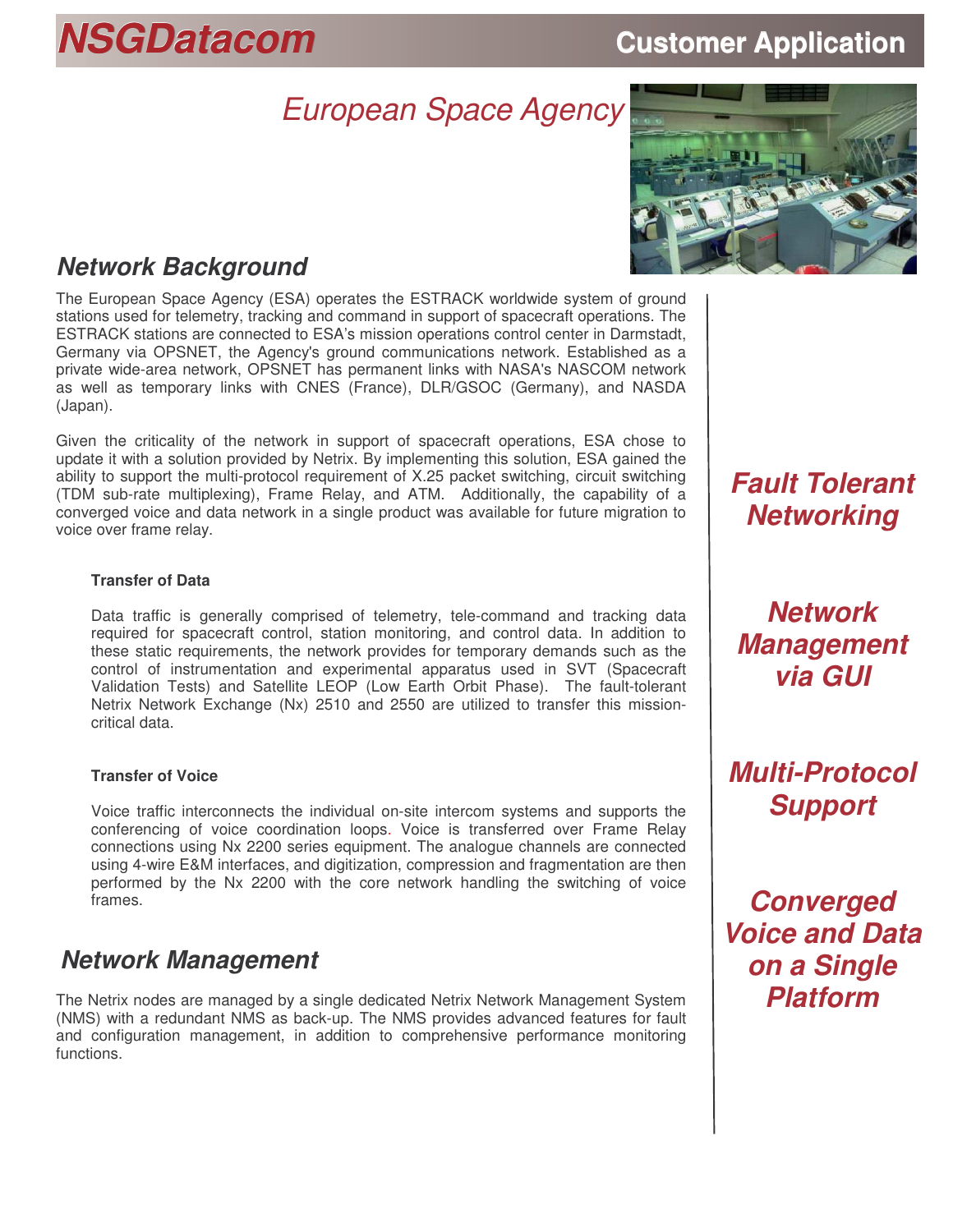# *NSGDatacom* **Customer Application**

# *Physical Interconnections*

All interconnections between sites are established across circuits leased from PTT's, with circuit bandwidths varying from 64Kb up to 256Kb. All ground stations providing routine mission support are interconnected with ESA's network operations center through a minimum of two circuits which are diversely routed wherever possible. Additionally, back-up and overflow ISDN circuits are in place when extra bandwidth is needed.

# *OPSNET Network Diagram*

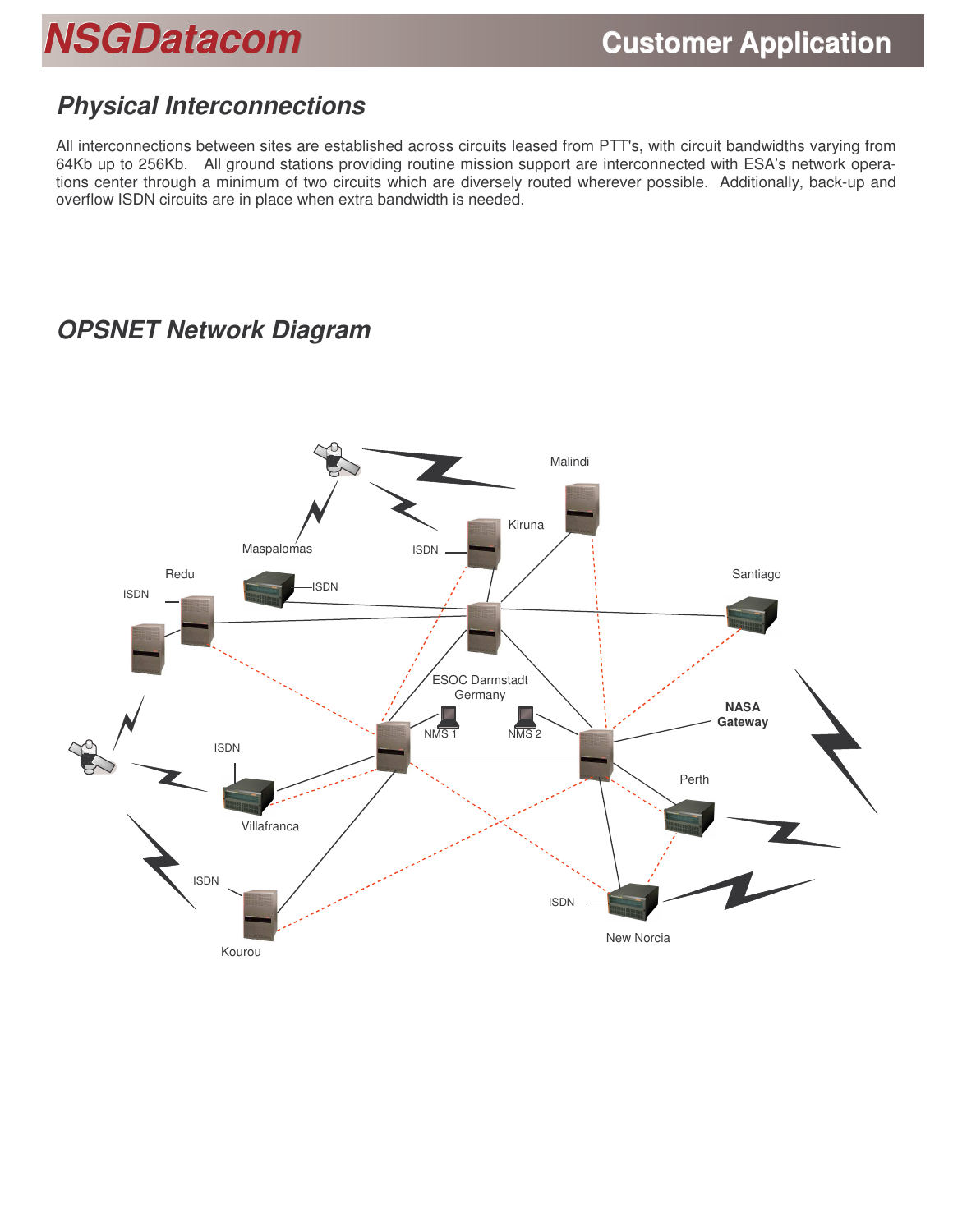# *NSGDatacom* **Customer Application**

## *Key reasons for choosing the NETRIX solution*

*Fault Tolerant Networking*. Dynamic adaptive routing and cost-effective redundancy of system components eliminate single points of failure, resulting in a network that automatically heals itself to provide for high availability user demands.

*Network Management via GUI.* Extensive network operations, administration, and maintenance capabilities are provided for effective management of the network. Monitoring, configuration, and administration are accomplished via a color graphics interface, incorporating alarms and statistics with reporting capabilities. The inclusion of Netrix' selectview™ multiple sub-network management means that services such as virtual private networks can be offered, enabling individual customers to have varying levels of management and control.

*Multi-protocol Support.* The Netrix products provide support for TDM and low-speed connections together with X.25 Packet and Frame Relay traffic. With the Netrix solution, voice and data can be integrated onto a single platform. Additionally, the product also provides an easy migration path to IP and ATM.

### *Summary*

OPSNET supports the simultaneous operation of several unmanned spacecraft through one mission control system and a number of ground stations. The network must provide guaranteed, reliable voice and data transport performance. With the Netrix solution, ESA receives the network reliability and performance necessary for this mission-critical application.

# *About NSGDatacom*

NSGDatacom designs, manufactures, sells and supports a wide range of voice and data products focused on real world business communication needs.

Combining key strategic acquisitions with its own core development team, NSGDatacom utilizes a wide range of proven, stable technologies. NSGDatacom creates solutions with these technologies to maintain and preserve organizations' network investments and mission-critical applications while enabling a smooth migration to newer technologies.

NSGDatacom products are deployed worldwide in corporate, financial, government, military, carrier, satellite, and cellular networks.

# *About ESA*

The European Space Agency is Europe's gateway to space. Its mission is to shape the development of Europe's space capability and ensure that investment in space continues to deliver benefits to the citizens of Europe.

By coordinating the financial and intellectual resources of its fifteen member states, ESA is able to undertake programs and activities far beyond the scope of any single European country.

Additional information about ESA can be found at www.esa.int.